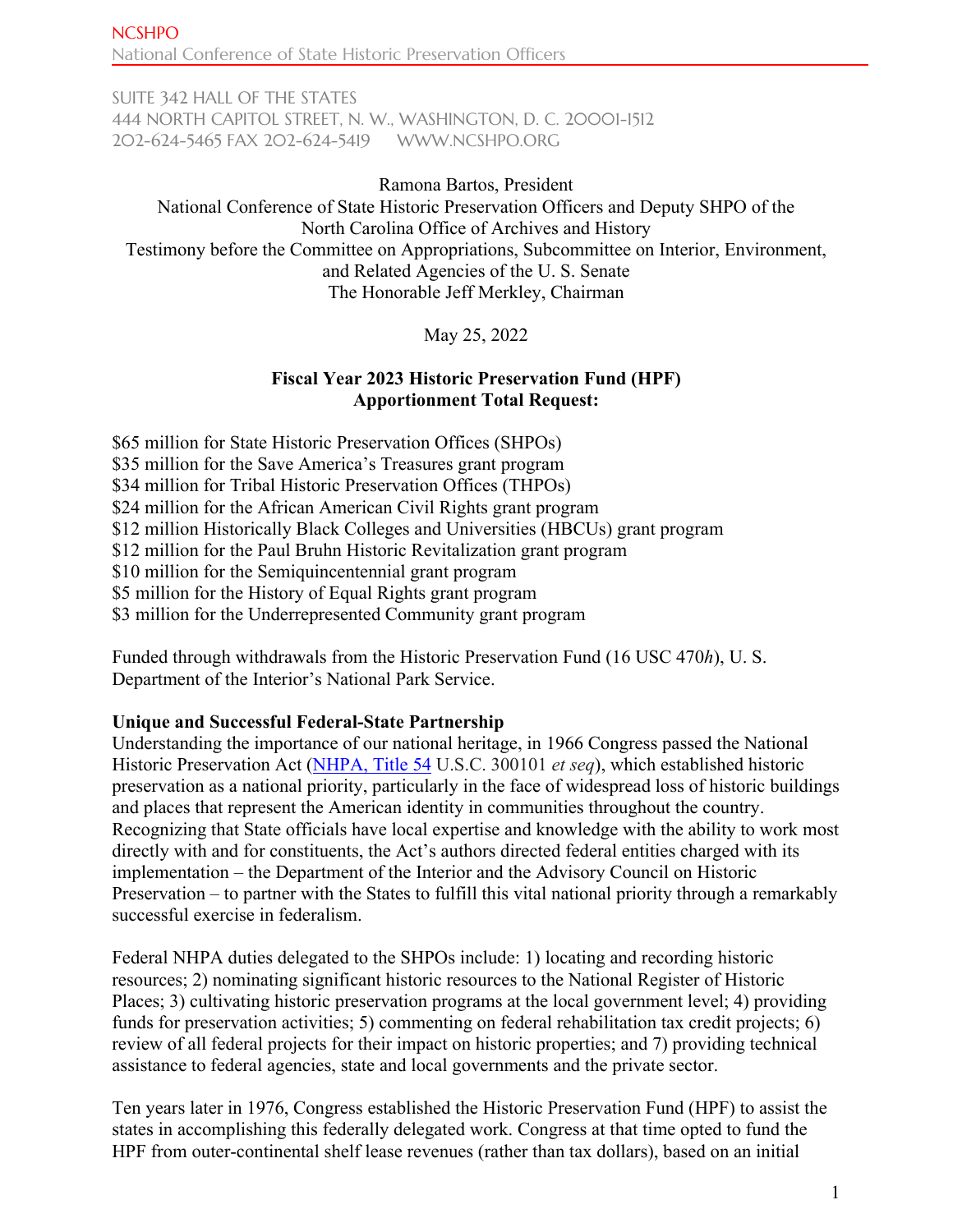premise that the depletion of one non-renewable resource could be used to help preserve another non-renewable resource – our heritage. The states also contribute to the current funding mechanism, matching at least 40 percent of the federal HPF funding they receive.

### **Saving America's Heritage**

The foundational step in preserving and protecting America's heritage is to identify it – through the survey, documentation, stewardship and sharing of historic place data. Adequate funding is essential for SHPOs to do this work in a way that takes advantage of and reflects advances in technology. Recent shortfalls in funding mean that many states must continue to rely upon outdated paper records and inefficient manual processes. Having accurate, up-to-date, and digitally accessible information about our Nation's historic resources dramatically increases the efficiency of project consultation as well as builds a permanent record of our nation's physical heritage. From decisions on the design of local infill development, to state transportation planning projects, to federal large-scale energy projects and disaster recovery efforts – every single project that could impact historic places, and by extension, the American people, benefit from enhanced and accessible historic resource maps and databases.

Once identified and documented, America's historic resources are primarily recognized at the local, state, and national levels by listing on both the National Register as well as state and local historic registers with varying degrees of protection, consideration, and recognition. SHPOs, through the authority of the NHPA assist, support, and encourage communities with their preservation efforts and are the gateway to listing on the National Register of Historic Places. National Register recognition by the Secretary of the Interior confirms citizens' belief in the significance of their communities' historic places as well as provides incentives for the further preservation of these irreplaceable places, often through public-private partnerships.

*The National Historic Preservation program is primarily one of assistance, not acquisition. The federal government does not own, manage, or maintain responsibility for the vast majority of the historic assets aided by the National Historic Preservation program.* Instead, the citizen-oriented national program working through the SHPOs provides individual Americans and communities, together with the local, state, and federal governments that serve them, with the tools needed to identify, preserve, and utilize the historic assets of importance to them. SHPOs are fundamentally constituent-oriented and work closely and cooperatively with individual Americans to preserve historic places across the nation.

Directing \$65 million for FY 2023 to SHPO offices will provide much needed operational funding to aid in increased capacity and efficiency to maximize constituent assistance and responsiveness. Specifically, with the recent \$500 billion in new federal infrastructure spending, SHPOs are in dire need of resources to operate programs as they continue to fulfill responsibilities to review and comment on increasing numbers of federal undertakings under NHPA. Likewise, Tribal Historic Preservation Offices (THPOs) assume many of the responsibilities of the SHPO on their respective Tribal lands. The number of THPOs continues to increase annually, requiring funding to keep pace with expanding needs. With over 200 THPOs in place, funding of \$34 million for THPO offices is necessary to prevent a decrease in the average THPO grant.

HPF funds also support competitive grant programs aimed at protecting and promoting the nation's historic and cultural resources, while furthering efforts to tell the full scope of America's history through recognition and preservation of our irreplaceable historic places. As such, NCSHPO encourages HPF funding of \$35 million for the Save America's Treasures grant program; \$24 million for the African American Civil Rights grant program; \$12 million to assist in the preservation and rehabilitation of buildings on the campuses of Historically Black Colleges and Universities (HBCUs); \$12 million for the Paul Bruhn Historic Revitalization grant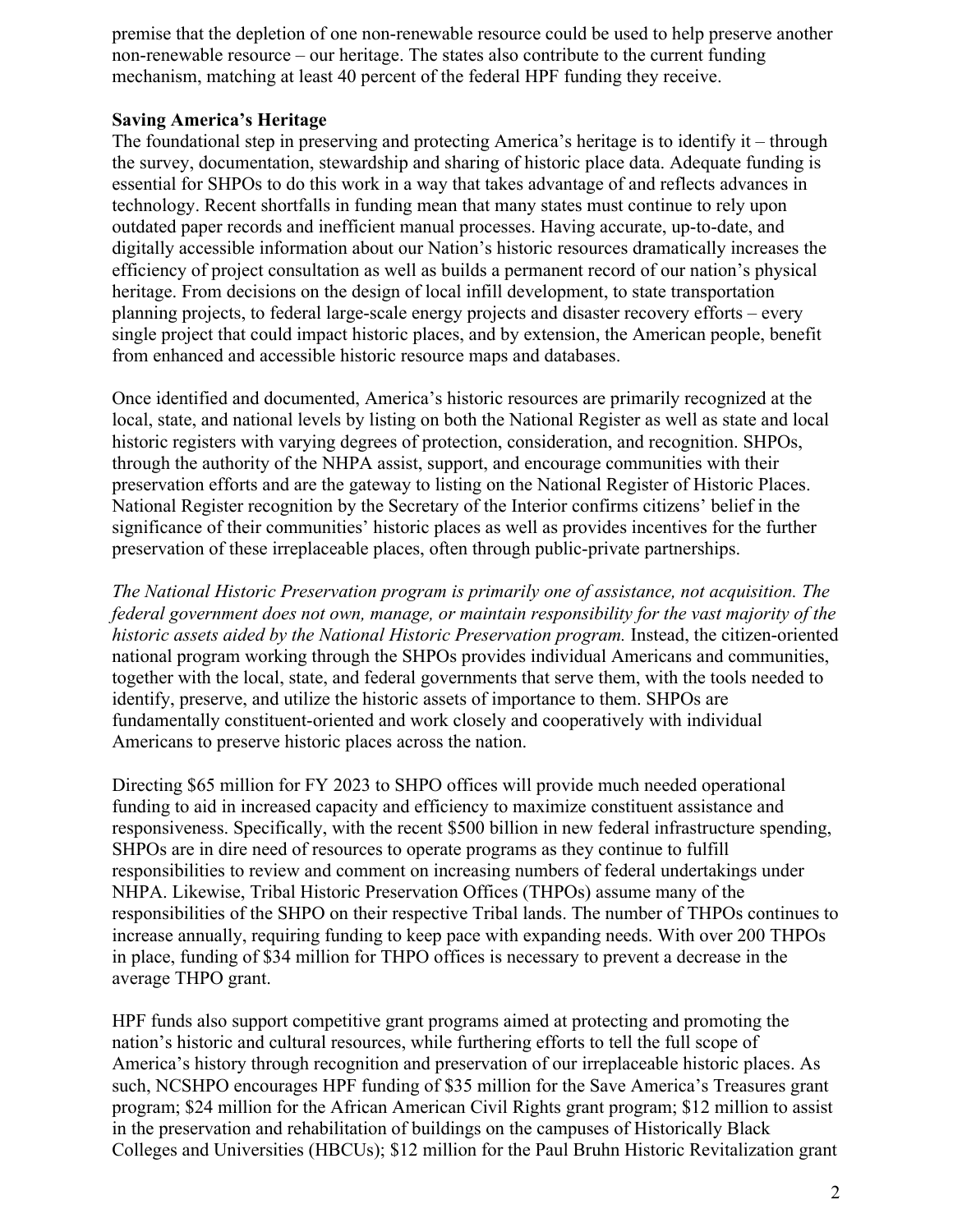program to support historic preservation in rural communities; \$10 million to support the Semiquincentennial grant program to commemorate the nation's  $250<sup>th</sup>$  anniversary; \$5 million for the History of Equal Rights grant program; and \$3 million for competitive grants to identify, recognize and preserve the sites and stories related to Underrepresented Communities.

In FY 2022, the importance of having appropriate funds to protect and promote our historic and cultural assets was reflected in the amount authorized under the final omnibus spending bill for the HPF. A record \$173 million was appropriated under the fund including \$55.675 million for SHPOs, \$16 million for THPOs, and the remainder going towards competitive grant programs that support historic preservation efforts. While this is trending in the right direction, there are additional citizen-oriented needs that must be met and more work to be done.

## **Jobs, Economic Development & Community Revitalization**

Historic preservation has stimulated economic growth, promoted community education and pride, and rescued and rehabilitated significant historic resources throughout the country. By positively combatting the effects of blight and vacancy through respectful repurposing of existing historic building stock, historic preservation is frequently a catalyst for positive community change – resulting in dynamic destinations for visitors and residents alike. Further, preservation incentives and programs foster affordable housing and solutions to the challenge of climate change.

The Federal Rehabilitation Tax Credit (HTC) program, administered by the State Historic Preservation Offices in cooperation with the National Park Service, is an important driver for economic development. Throughout the program's history, the HTC has enabled the rehabilitation of more than  $47,000$  buildings<sup>[1](#page-2-0)</sup>, generated more than 2.9 million jobs and leveraged \$181 billion in private investment nationwide<sup>[2](#page-2-1)</sup>. On average, the HTC leverages \$5 dollars in private investment for every \$1 dollar in federal funding, cultivating highly effective public-private partnerships and community focused re-investment. 39 states currently offer a historic tax credit program<sup>[3](#page-2-2)</sup>, including my own state of North Carolina. State tax credit programs complement the federal HTC program incentives and provide additional opportunities for community revitalization and saving historic places for the use and enjoyment of future generations of Americans.

As an example of return on the federal HPF investment in my own state of North Carolina, the modest federal funding provided to our office of less than \$2 million in the last fiscal year helped our professional staff to facilitate in that one year approximately \$200 million of historic tax credit-fueled private investment in historic buildings, which employs local workers at the construction and post-rehab stage, brought about local construction material spending, generated new sources of local, state, and federal tax revenue, and enhanced community pride through the renewal of historic building stock for a new generation of productive use.

Historic preservation also stimulates economic development through heritage tourism. SHPOs are essential local partners in identifying and interpreting the historic places that attract visitors. A modest increase in SHPO funding would allow SHPOs to expand their public outreach and assistance efforts, enabling communities to take greater advantage of heritage tourism opportunities which likewise lead to job creation, new business development and strong community identity.

<span id="page-2-0"></span><sup>1</sup> 2022. National Park Service, U.S. Department of the Interior, Technical Preservation Services. *Federal Tax Incentives for Rehabilitating Historic Buildings – Annual Report for Fiscal Year 2021*.<br><sup>2</sup> 2021. Rutgers Edward J Bloustein School of Planning & Policy & National Park Service, U.S. Department of the

<span id="page-2-1"></span>Interior, Technical Preservation Services. *[Annual Report on the Economic Impact of the Federal Historic Tax](https://www.nps.gov/tps/tax-incentives/taxdocs/economic-impact-2020.pdf)* 

<span id="page-2-2"></span><sup>&</sup>lt;sup>3</sup> 2022[.](https://www.nps.gov/tps/tax-incentives/taxdocs/economic-impact-2020.pdf) National Trust for Historic Preservation. *Preservation & State Historic Tax Credits*.